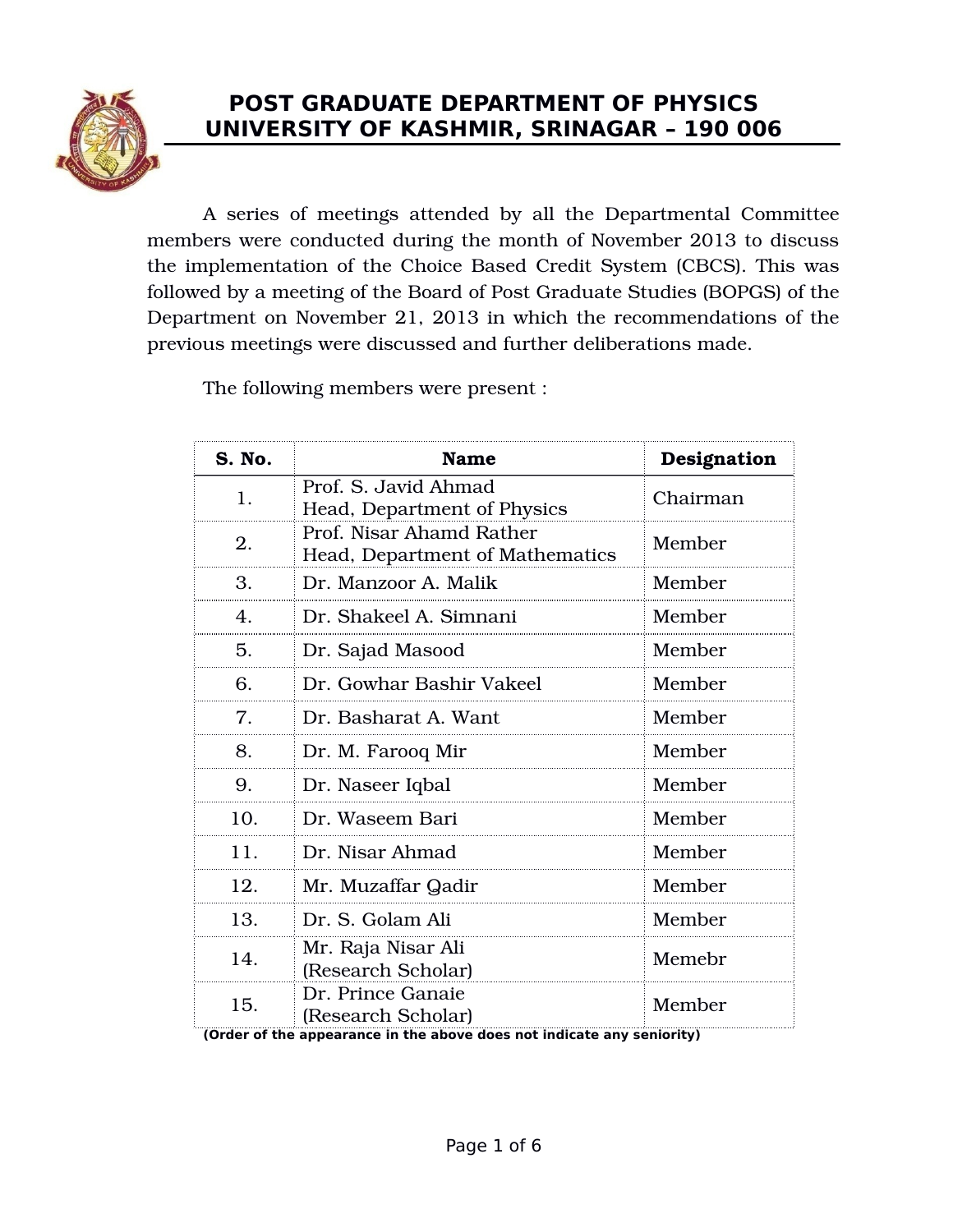The courses offered in all the four semesters of the PG programme were discussed in detail. Following important considerations were made in formulating the curriculum according to the new CBCS system:

- 1. The courses without which an M. Sc. Physics degree is incomplete shall be made compulsory as Core Courses.
- 2. Care should be taken to design courses in such a way that the syllabi of National level examinations like NET/JRF, JEST etc. is covered by the core courses.
- 3.  $1^{\text{st}}$  and  $2^{\text{nd}}$  Semester may mainly contain core courses while  $3^{\text{rd}}$ and 4th Semester shall contain fewer number of core courses so that the overall M. Sc. programme is consistent with the CBCS system adopted by the University.
- 4. Sufficient number of Allied Elective and Open Elective courses should be introduced so that students have a wided choice.

Keeping the above in view, the BOPGS recommends the following structure of the courses for four semesters of PG programme in Physics.

| Course                   | <b>Title of the Course</b>          |          | Distribution of<br><b>Credits</b> |             | Total No.<br>of Credits |  |
|--------------------------|-------------------------------------|----------|-----------------------------------|-------------|-------------------------|--|
| Code                     |                                     | L        | ፐ                                 | $\mathbf P$ |                         |  |
| <b>CORE (CR) COURSES</b> |                                     |          |                                   |             |                         |  |
| PHYCR101                 | Mathematical Physics – I            | 03       | 01                                | $\Omega$    | 04                      |  |
| PHYCR102                 | Quantum Mechanics - I               | 03       | 01                                | $\Omega$    | 04                      |  |
| PHYCR103                 | <b>Classical Mechanics</b>          | 03       | 01                                | $\Omega$    | 04                      |  |
| PHYCR104                 | <b>Statistical Mechanics</b>        | 03       | 01                                | $\Omega$    | 04                      |  |
| PHYCR105                 | Lab. Course                         | $\Omega$ | $\Omega$                          | 04          | 04                      |  |
|                          | <b>ALLIED ELECTIVE (AE) COURSES</b> |          |                                   |             |                         |  |
| PHYAE106                 | Methods of Experimental<br>Physics  | 01       | $\Omega$                          | 01          | 02                      |  |
| PHYAE107                 | <b>Physics Education</b>            | 02       | $\Omega$                          | $\Omega$    | 02                      |  |
| PHYAE108                 | <b>Basic Astronomy</b>              | 02       | $\Omega$                          | $\Omega$    | 02                      |  |
|                          | <b>OPEN ELECTIVE (OE) COURSES</b>   |          |                                   |             |                         |  |

### **SEMESTER I**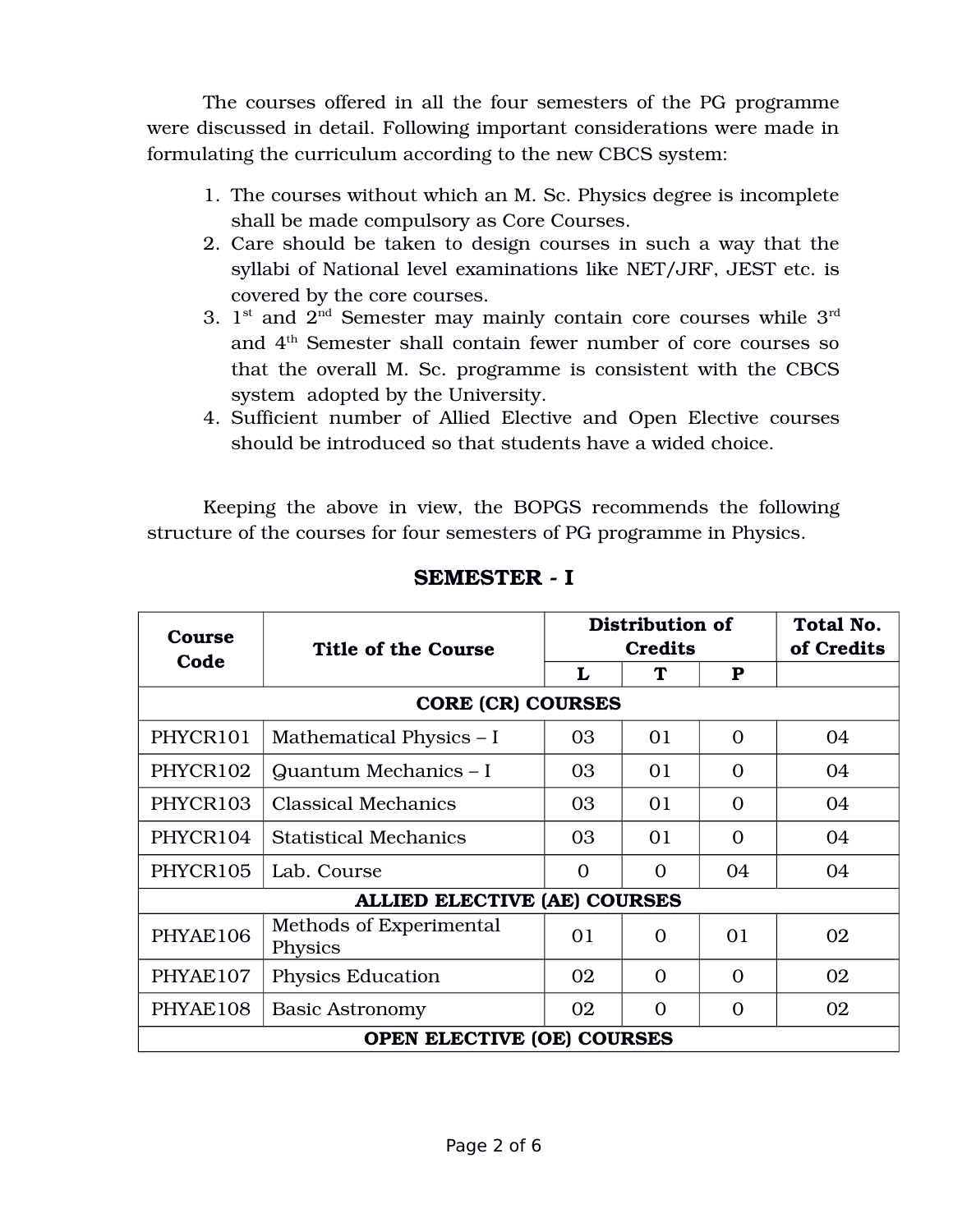| PHYOE109   Biophysics |                                                          |  |  |
|-----------------------|----------------------------------------------------------|--|--|
| PHYOE110              | Philosophical foundations of<br><b>Quantum Mechanics</b> |  |  |

- 1. The students pursuing M. Sc. in Physics shall have to earn a minimum of 24 credits in total with the following distribution.
	- All the five core courses of 04 credits each, total amounting to 20 credits.
	- At least one Allied Elective course of 02 credits amounting to 02 credits. The other 02 credits can be earned from outside the department.
	- The students can opt for two elective courses of 02 credits earning them 04 credits so that they may not need to earn any credits from outside.
	- However, during the whole course, the student has to earn at least 04 credits from outside the Department.
- 2. The outside students (students other than pursuing M. Sc. in Physics) can opt for any number of Open Elective Courses keeping in view of the restrictions/conditions of their parent Department.

|          | <b>CORE (CR) COURSES</b>               |                                   |          |          |                                |
|----------|----------------------------------------|-----------------------------------|----------|----------|--------------------------------|
| Course   | <b>Title of the Course</b>             | Distribution of<br><b>Credits</b> |          |          | <b>Total No.</b><br>of Credits |
| Code     |                                        | L                                 | Т        | P        |                                |
| PHYCR201 | Mathematical Physics – II              | 03                                | 01       | $\Omega$ | 04                             |
| PHYCR202 | Quantum Mechanics - II                 | 03                                | 01       | $\Omega$ | 04                             |
| PHYCR203 | Electrodynamics - I                    | 03                                | 01       | $\Omega$ | 04                             |
| PHYCR204 | Atomic and Molecular<br><b>Physics</b> | 03                                | 01       | $\Omega$ | 04                             |
| PHYCR205 | Lab. Course                            | $\Omega$                          | 0        | 04       | 04                             |
|          | <b>ALLIED ELECTIVE (AE) COURSES</b>    |                                   |          |          |                                |
| PHYAE206 | <b>Tensor Analysis</b>                 | 02                                | $\Omega$ | $\Omega$ | 02                             |
| PHYAE207 | <b>Astronomical Techniques</b>         | 02                                | ∩        |          | 02                             |

### **SEMESTER – II**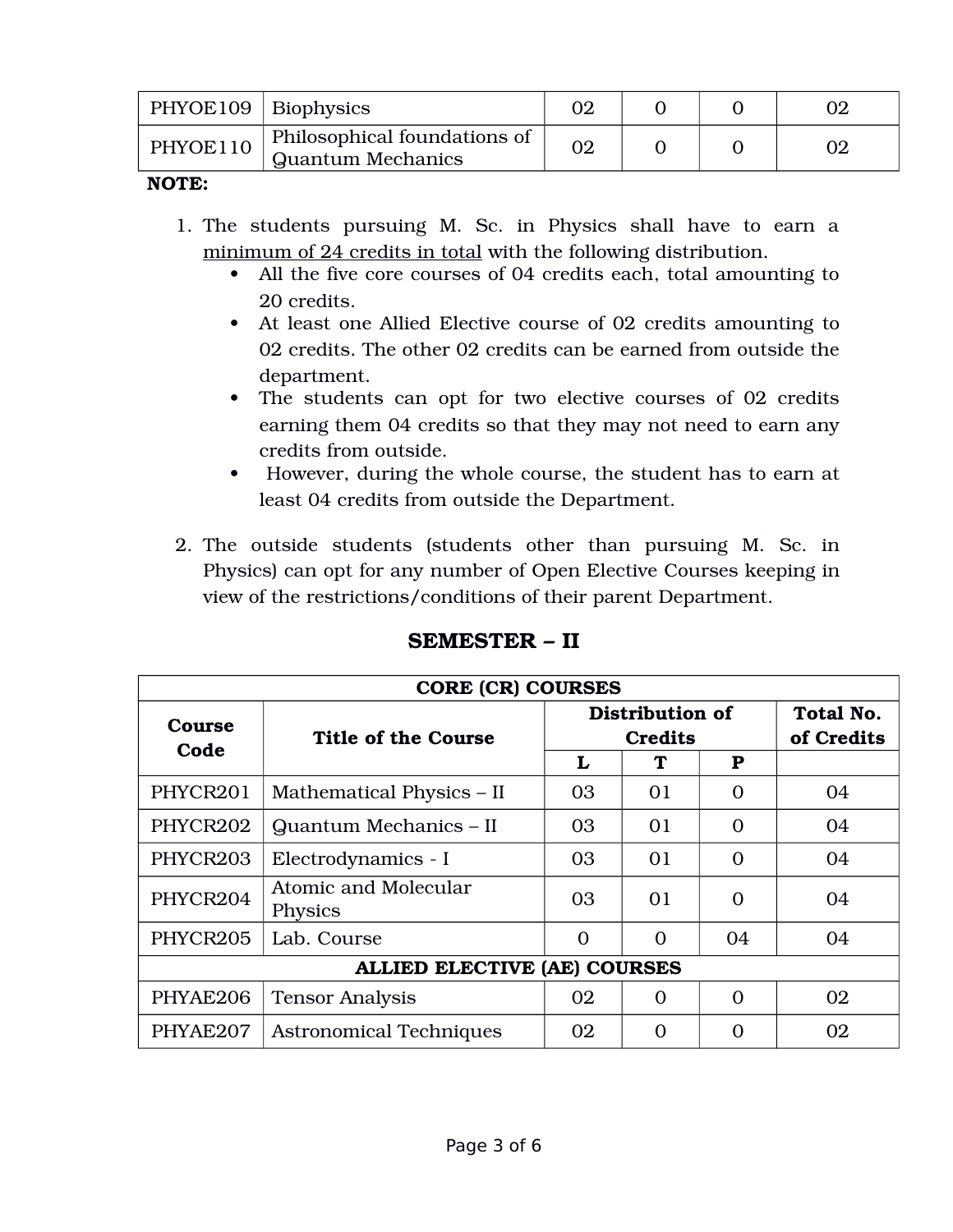|                            | PHYAE208   Crystallography                    | 02 |  |  | 02 |
|----------------------------|-----------------------------------------------|----|--|--|----|
| OPEN ELECTIVE (OE) COURSES |                                               |    |  |  |    |
| PHYOE209                   | Philosophical foundations of<br>Physics       | 02 |  |  | 02 |
| PHYOE210                   | <b>Modern Communication</b><br><b>Systems</b> | 02 |  |  | 02 |
| PHYOE211                   | <b>Renewable Energy Sources</b>               | 02 |  |  | Oʻ |

- 1. The students pursuing M. Sc. in Physics shall have to earn a minimum of 24 credits in total with the following distribution.
	- All the five core courses of 04 credits each, total amounting to 20 credits.
	- At least one Allied Elective course of 02 credits amounting to 02 credits. The other 02 credits can be earned from outside the department.
	- The students can opt for two elective courses of 02 credits earning them 04 credits so that they may not need to earn any credits from outside.
	- However, during the whole course, the student has to earn at least 04 credits from outside the Department.
- 2. The outside students (students other than pursuing M. Sc. in Physics) can opt for any number of Open Elective Courses keeping in view of the restrictions/conditions of their parent Department.

| Course<br>Code | Title of the Course                        | Distribution of<br><b>Credits</b> |    |           | Total No.<br>of Credits |  |
|----------------|--------------------------------------------|-----------------------------------|----|-----------|-------------------------|--|
|                |                                            | L                                 |    | ${\bf P}$ |                         |  |
|                | <b>CORE (CR) COURSES</b>                   |                                   |    |           |                         |  |
| PHYCR301       | <b>Nuclear Physics</b>                     | 03                                | 01 | $\Omega$  | 04                      |  |
| PHYCR202       | <b>Condensed Matter Physics</b>            | 03                                | 01 | $\Omega$  | 04                      |  |
| PHYCR303       | Electrodynamics - II                       | 03                                | 01 | $\Omega$  | 04                      |  |
| PHYCR304       | Seminar/Oral<br>Presentation/Demonstration | $\Omega$                          | 02 | $\Omega$  | 02                      |  |
|                | <b>ALLIED ELECTIVE (AE) COURSES</b>        |                                   |    |           |                         |  |

## **SEMESTER – III**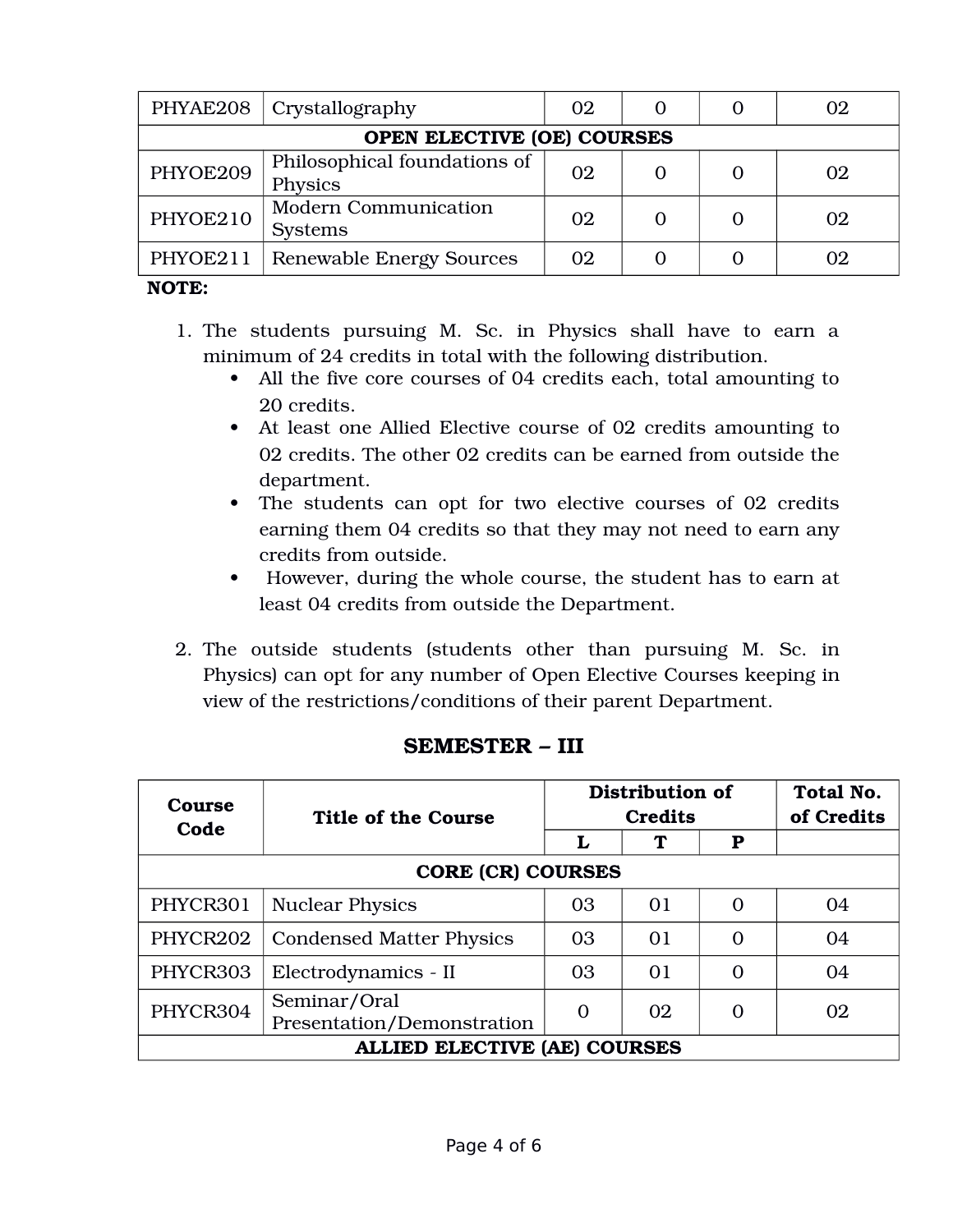| PHYAE305 | Astrophysics $-1$                 | 03 | 01       | $\Omega$ | 04 |
|----------|-----------------------------------|----|----------|----------|----|
| PHYAE306 | Field Theory $- I$                | 03 | 01       | $\Omega$ | 04 |
| PHYAE307 | Microwave Devices and<br>Circuits | 02 | $\Omega$ | $\Omega$ | 02 |
| PHYAE308 | Advanced Lab. Methods             | 01 | $\Omega$ | 01       | 02 |
|          | <b>OPEN ELECTIVE (OE) COURSES</b> |    |          |          |    |
| PHYOE309 | <b>Computational Methods</b>      | 02 | 0        | 02       | 04 |
| PHYOE310 | <b>Density Functional Theory</b>  | 03 | 01       | $\Omega$ | 04 |

- 1. The students pursuing M. Sc. in Physics shall have to earn, at least, 24 credits in total with the following distribution.
	- All the four core courses (three of 04 credits each and one of 02 credits), amounting to 14 credits.
	- Any number of Allied Elective courses which shall earn the student, the rest of the credits.
	- A combination of Allied Elective and Open Elective Courses, including Open Electives offered by other Departments, which earn the student rest of the credits keeping in view the maximum limit of 04credits from other Deptts. During the whole course of the programme.
- 2. The outside students (students other than pursuing M. Sc. in Physics) can opt for any number of Open Elective Courses keeping in view the restrictions/conditions of their parent Department.

| Course<br>Code           | Title of the Course                 | Distribution of<br><b>Credits</b> |            |           | Total No.<br>of Credits |
|--------------------------|-------------------------------------|-----------------------------------|------------|-----------|-------------------------|
|                          |                                     |                                   | Т          | ${\bf P}$ |                         |
| <b>CORE (CR) COURSES</b> |                                     |                                   |            |           |                         |
| PHYCR401                 | <b>Particle Physics</b>             | 03                                | $\Omega$ 1 | $\Omega$  | 04                      |
| PHYCR402                 | Project                             | 0                                 | 04         | $\Omega$  | 04                      |
|                          | <b>ALLIED ELECTIVE (AE) COURSES</b> |                                   |            |           |                         |
| PHYAE403                 | Physics of Nano-materials           | 03                                | 01         | O         | 04                      |

## **SEMESTER – IV**